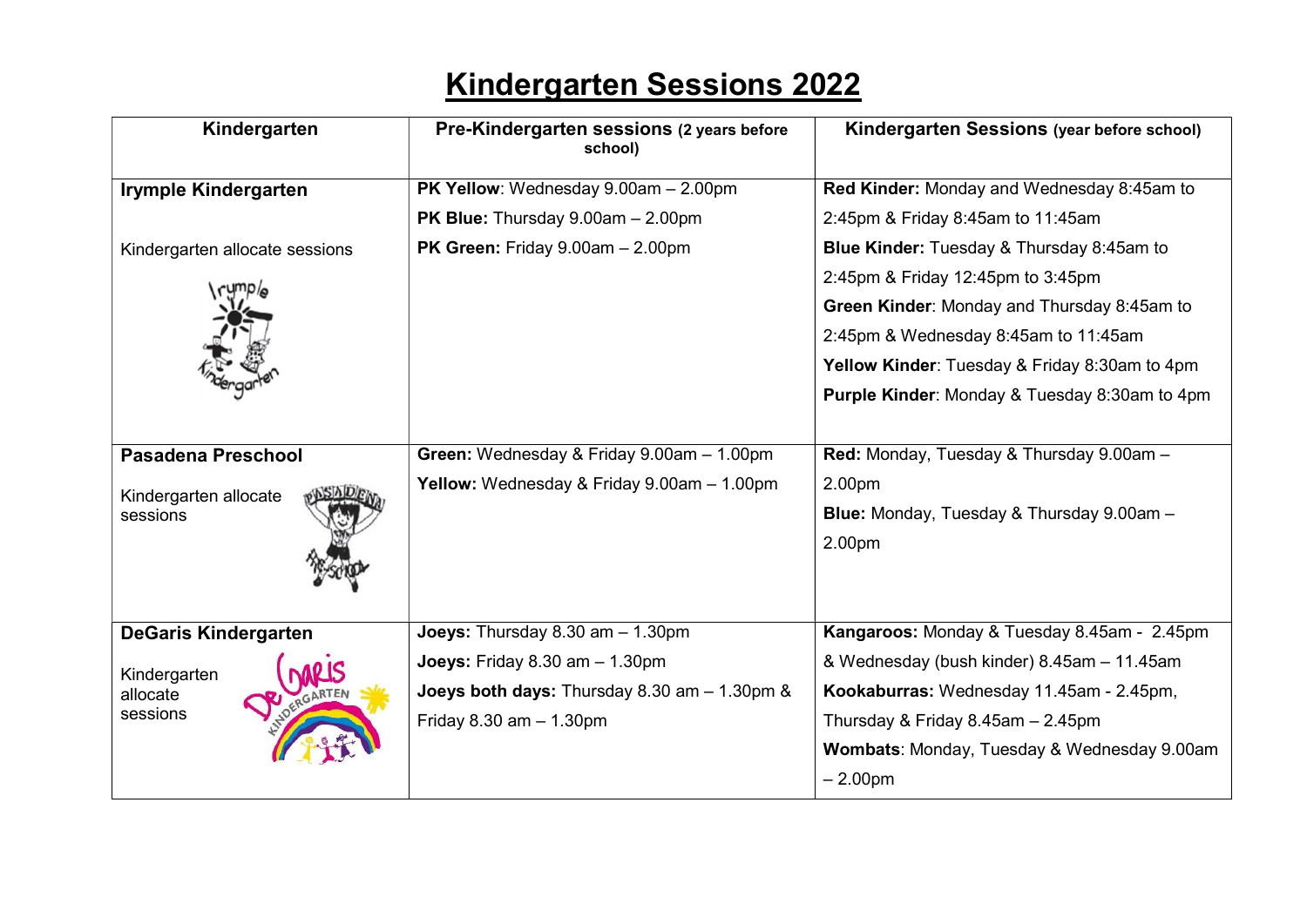| Kindergarten                        | Pre-Kindergarten sessions (2 years before<br>school) | Kindergarten Sessions (year before school)     |
|-------------------------------------|------------------------------------------------------|------------------------------------------------|
| <b>Mildura South Kindergarten</b>   | Oranges: Wednesday 8.30am - 1.30pm                   | Red Group 1: Monday and Tuesday 8.15am -       |
| Mildura South                       | Currants: Thursday 8.30am - 1.30pm                   | 3.45pm                                         |
|                                     | Sultanas: Friday 8.30am - 1.30pm                     | Blue Group 2: Monday & Tuesday 8.30am -        |
|                                     |                                                      | 4.00pm                                         |
|                                     |                                                      | Yellow Group 3: Wednesday, Thursday & Friday   |
| Kindergarten                        |                                                      | $8.45$ am $- 1.45$ pm                          |
|                                     |                                                      |                                                |
| <b>St Margaret's Preschool</b>      | Group 3: Monday and/or Thursday 9.00am -             | Group 1: Monday, Tuesday and Wednesday         |
|                                     | 2.00pm                                               | $9.15$ am $- 2.15$ pm                          |
|                                     |                                                      | Group 2: Tuesday, Wednesday and Thursday       |
| o mc.                               |                                                      | $8.45a - 1.45p$ m                              |
| Kathleen Kelly Kindergarten         | PK group: Wednesday 9.00am - 2.00pm                  | Blue: Monday & Tuesday 8.30am - 4.00pm         |
|                                     |                                                      | Green: Wednesday 8.30am -11.30am (bush kinder) |
| 18119<br>LEFUIGE OF<br>KINDERJARDEN |                                                      | Thursday & Friday 8.30am - 2.30pm              |
| Kindergarten                        | Pre-Kindergarten sessions (2 years before            | Kindergarten Sessions (year before school)     |
|                                     | school)                                              |                                                |